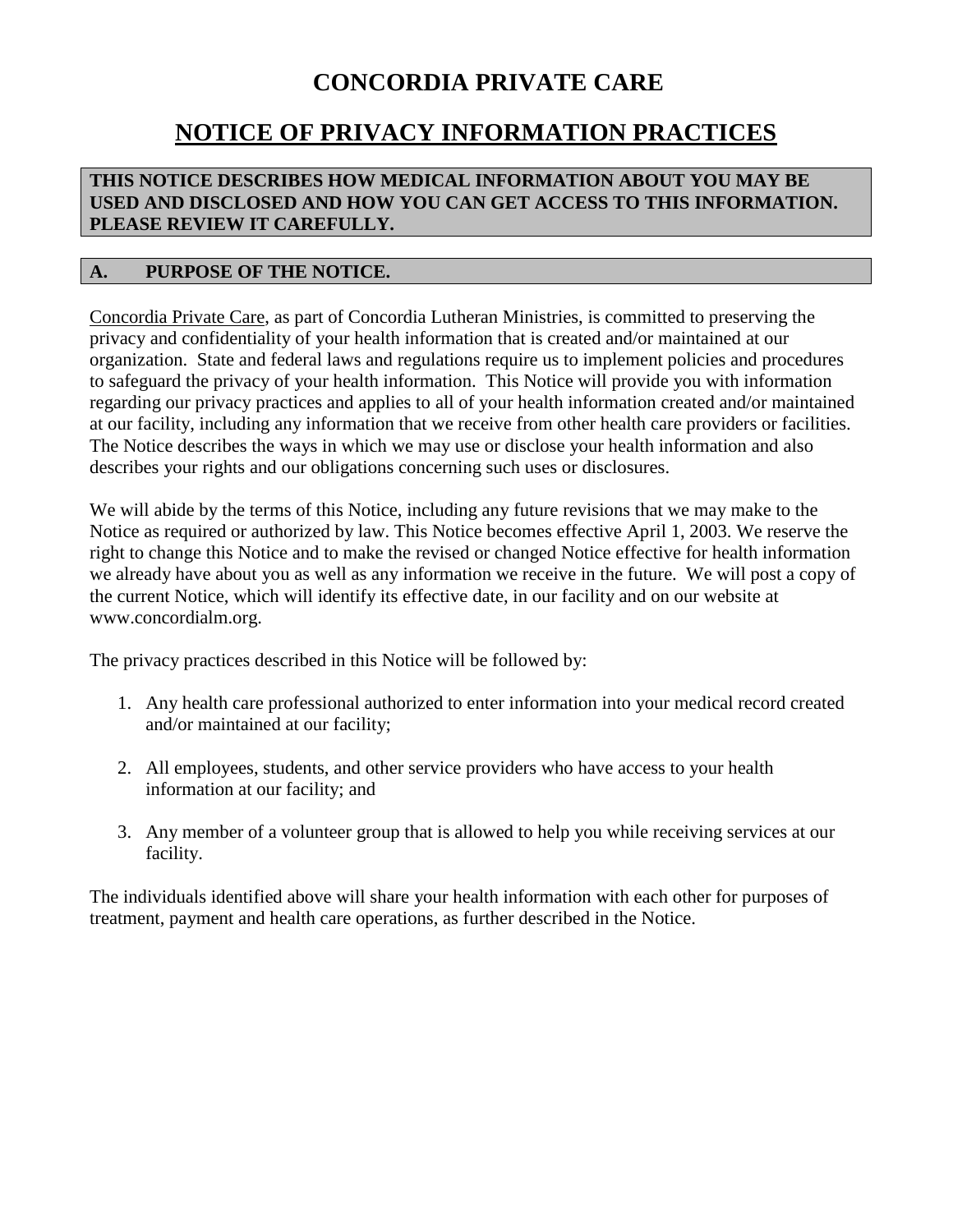### **B. USES AND DISCLOSURES OF HEALTH INFORMATION FOR TREATMENT, PAYMENT AND HEALTH CARE OPERATIONS.**

- **1. Treatment, Payment and Health Care Operations.** The following section describes different ways that we may use and disclose your health information for purposes of treatment, payment, and health care operations. We explain each of these purposes below and include examples of the types of uses or disclosures that may be made for each purpose. We have not listed every type of use or disclosure, but the ways in which we use or disclose your information will fall under one of these purposes.
- **a. Treatment.** We may use your health information to provide you with health care treatment and services. We may disclose your health information to doctors, nurses, nursing assistants, medication aides, technicians, medical and nursing students, rehabilitation therapy specialists, or other personnel who are involved in your health care.

For example, we may recommend physical therapy services to improve your strength and walking abilities. We will need to talk with the physical therapist so that we can coordinate services and develop a plan of care. We also may need to refer you to another health care provider to receive certain services. We will share information with that health care provider in order to coordinate your care and services. This may include health care providers that are within or affiliated with Concordia Private Care and Concordia Lutheran Ministries.

**b. Payment.** We may use or disclose your health information so that we may bill and receive payment from you, an insurance company, or another third party for the health care services you receive from us. We also may disclose health information about you to your health plan in order to obtain prior approval for the services we provide to you, or to determine that your health plan will pay for the treatment.

For example, we may need to give health information to your health plan in order to obtain prior approval to refer you to a health care specialist, such as a neurologist or orthopedic surgeon, or to perform a diagnostic test such as a magnetic resonance imaging scan ("MRI") or a CT scan.

**c. Health Care Operations.** We may use or disclose your health information in order to perform the necessary administrative, educational, quality assurance and business functions of our facility.

For example, we may use your health information to evaluate the performance of our staff in caring for you. We also may use your health information to evaluate whether certain treatment or services offered by our facility are effective. We also may disclose your health information to other physicians, nurses, technicians, or health profession students for teaching and learning purposes.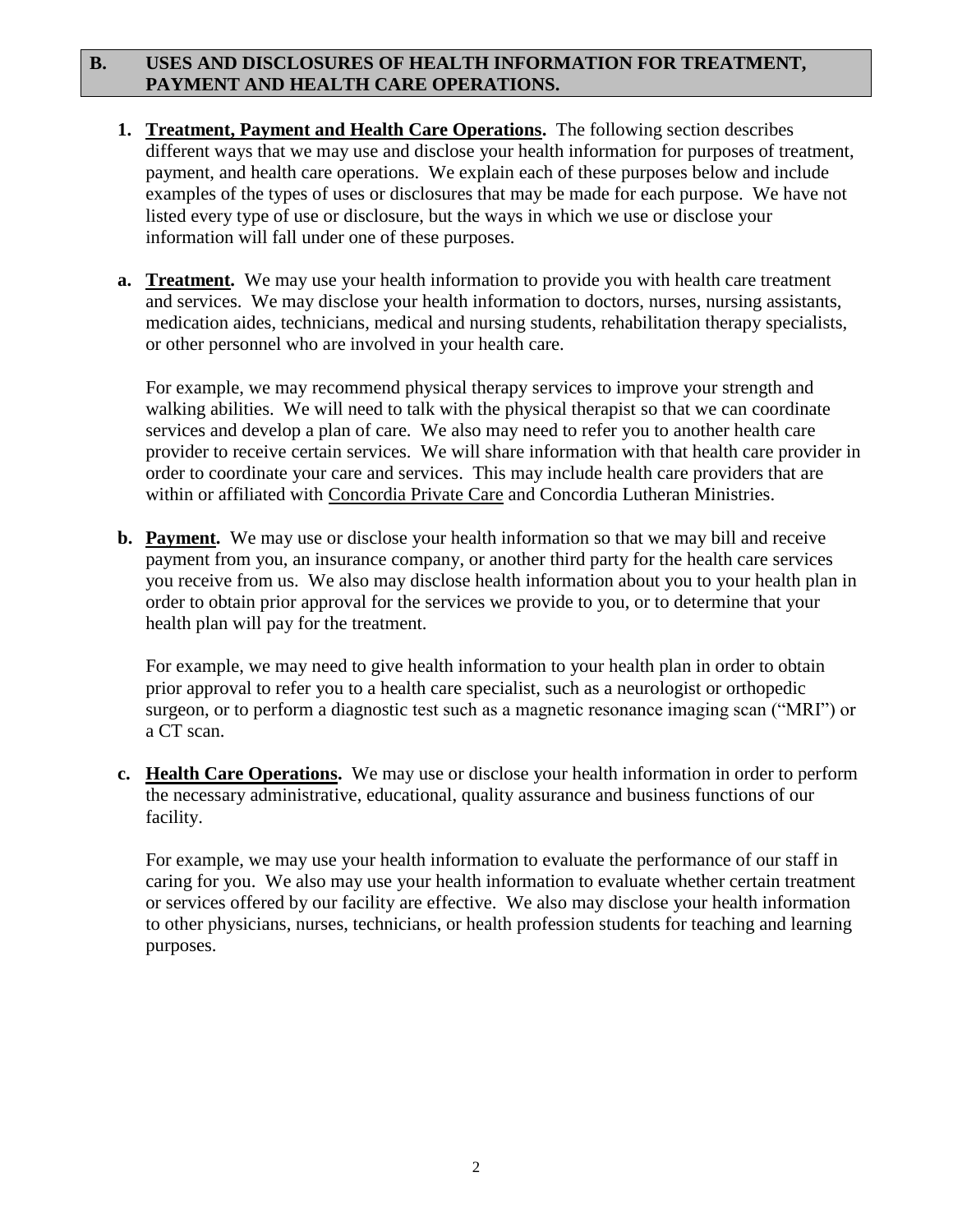## **C. SITUATIONS WHERE YOU HAVE THE RIGHT TO LIMIT/RESTRICT USES AND DISCLOSURES OF YOUR HEALTH INFORMATION.**

We may use or disclose your health information in certain special situations as described below. For these situations, you have the right to limit these uses and disclosures as provided for in Section F of this Notice.

- **1. Treatment Alternatives & Health-Related Products and Services.** We may use or disclose your health information for purposes of discussing with you treatment alternatives or health-related products or services that may be of interest to you. For example, if you are a resident of our facility for purposes of a post-surgical hip replacement, we may talk with you about a gait training program that we offer at our facility to improve your walking and balance.
- **2. Family Members and Friends.** We may disclose your health information to individuals, such as family members and friends, who are involved in your care or who help pay for your care. We may make such disclosures when: (a) we have your verbal agreement to do so; (b) we make such disclosures and you do not object; or (c) we can infer from the circumstances that you would not object to such disclosures. For example, we will share information about you with your spouse, other family member, or friend after giving you an opportunity to agree or object. This may include basic information about your transfer, discharge, or death.

We also may disclose your health information to family members or friends in instances when you are unable to agree or object to such disclosures, provided that we feel it is in your best interests to make such disclosures and the disclosures relate to that family member or friend's involvement in your care. For example, if your medical condition prevents you from either agreeing or objecting to disclosures made to your family or friends, we may share information with the family member or friend that comes to visit you at our facility, but we will share only that information which relates to their involvement in your care.

**3. Fundraising Activities.** We may use or disclose a limited amount of your health information for purposes of contacting you to raise money for our facility and its operations, Concordia magazines and newsletters, invitations to annual events & reunions, and annual appeals. We also may disclose your health information to a foundation related to our facility so that the foundation may contact you to raise money for our facility.

The following types of information may be used to target fundraising communications: 1) demographic information *(EX: you or your responsible party's name, address, phone number, email*); 2) dates of service; 3) department of service; 4) treating physician; 5) outcome information; 6) health insurance status.

- **4. Worship & Memorial Services.** We may use or disclose certain limited health information about you during our church services and on our prayer and memorial boards as a means of fostering a sense of community concern and involvement. The information may include your name and a general description of your condition.
- **5. Thank You Notes.** We may post "Thank You" notes and "Letters of Appreciation" received by you, your family members, or friends on various organizational bulletin boards. The information may include a general description of your condition.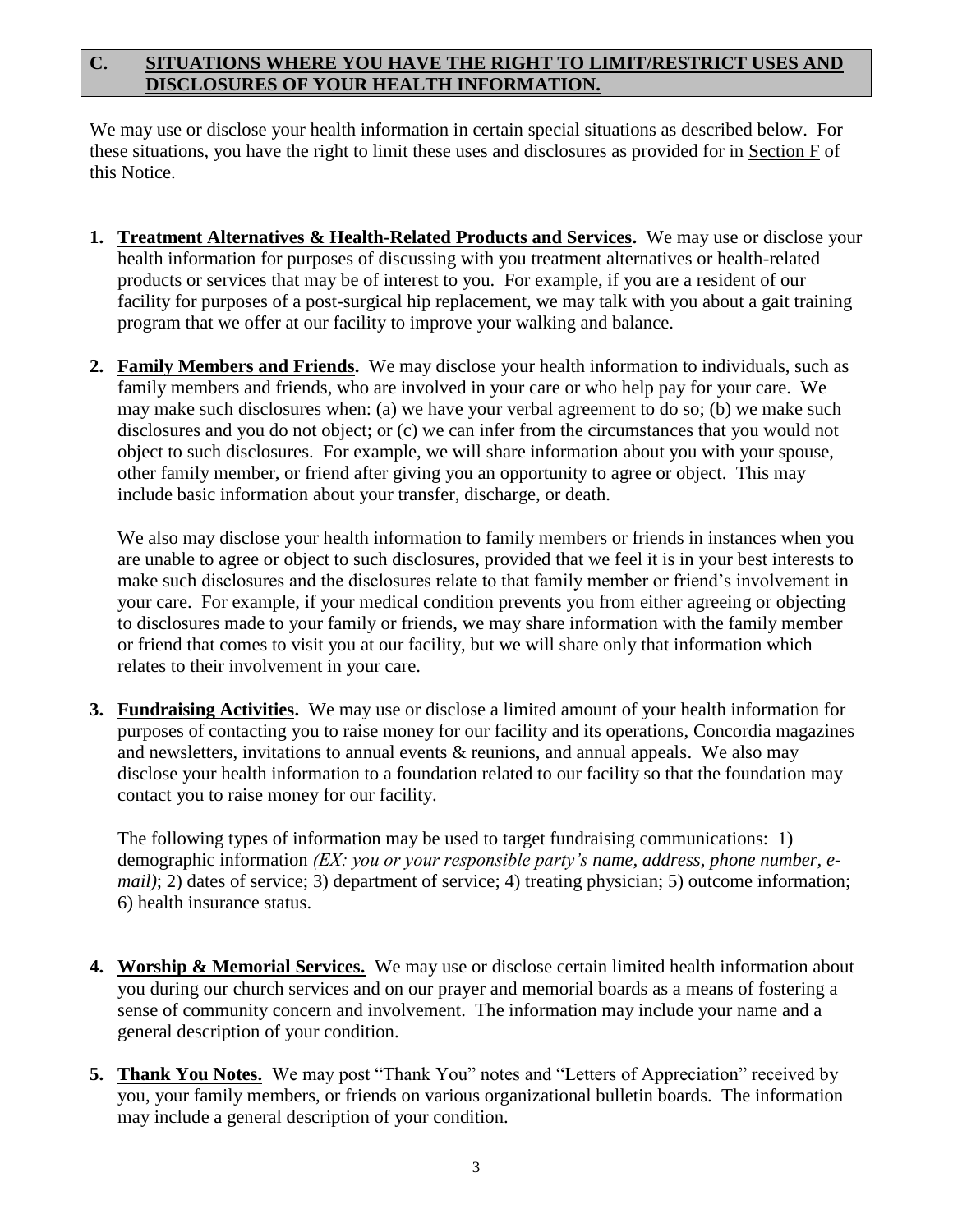**10. Public Relations.** We may use, reuse, publish, or republish photographic pictures, portraits, or videos of you for the sole use of Concordia public relations to raise awareness about community life. This includes internal and external publications, the Concordia website, and Concordia social media channels.

## **D. SITUATIONS WHERE WE MAY BE REQUIRED OR PERMITTED BY LAW TO DISCLOSE YOUR HEALTH INFORMATION WITHOUT YOUR PERMISSION.**

There are certain instances in which we may be required or permitted by law to use or disclose your health information without your permission. These instances are as follows:

- **1. As Required by Law.** We may disclose your health information when required by federal, state, or local law to do so. For example, we are required by the Department of Health and Human Services (HHS) to disclose your health information in order to allow HHS to evaluate whether we are in compliance with the federal privacy regulations.
- **2. Public Health Activities.** We may disclose your health information to public health authorities that are authorized by law to receive and collect health information for the purpose of preventing or controlling disease, injury or disability; to report births, deaths, suspected abuse or neglect, reactions to medications; or to facilitate product recalls.
- **3. Health Oversight Activities.** We may disclose your health information to a health oversight agency that is authorized by law to conduct health oversight activities, including audits, investigations, inspections, or licensure and certification surveys. These activities are necessary for the government to monitor the persons or organizations that provide health care to individuals and to ensure compliance with applicable state and federal laws and regulations.
- **4. Judicial or Administrative Proceedings.** We may disclose your health information to courts or administrative agencies charged with the authority to hear and resolve lawsuits or disputes. We may disclose your health information pursuant to a court order, a subpoena, a discovery request, or other lawful process issued by a judge or other person involved in the dispute, but only if efforts have been made to (i) notify you of the request for disclosure or (ii) obtain an order protecting your health information.
- **5. Worker's Compensation.** We may disclose your health information to worker's compensation programs when your health condition arises out of a work-related illness or injury.
- **6. Law Enforcement Official.** We may disclose your health information in response to a request received from a law enforcement official to report criminal activity or to respond to a subpoena, court order, warrant, summons, or similar process.
- **7. Coroners, Medical Examiners, or Funeral Directors.** We may disclose your health information to a coroner or medical examiner for the purpose of identifying a deceased individual or to determine the cause of death. We also may disclose your health information to a funeral director for the purpose of carrying out his/her necessary activities.
- **8. Organ Procurement Organizations or Tissue Banks.** If you are an organ donor, we may disclose your health information to organizations that handle organ procurement, transplantation, or tissue banking for the purpose of facilitating organ or tissue donation or transplantation.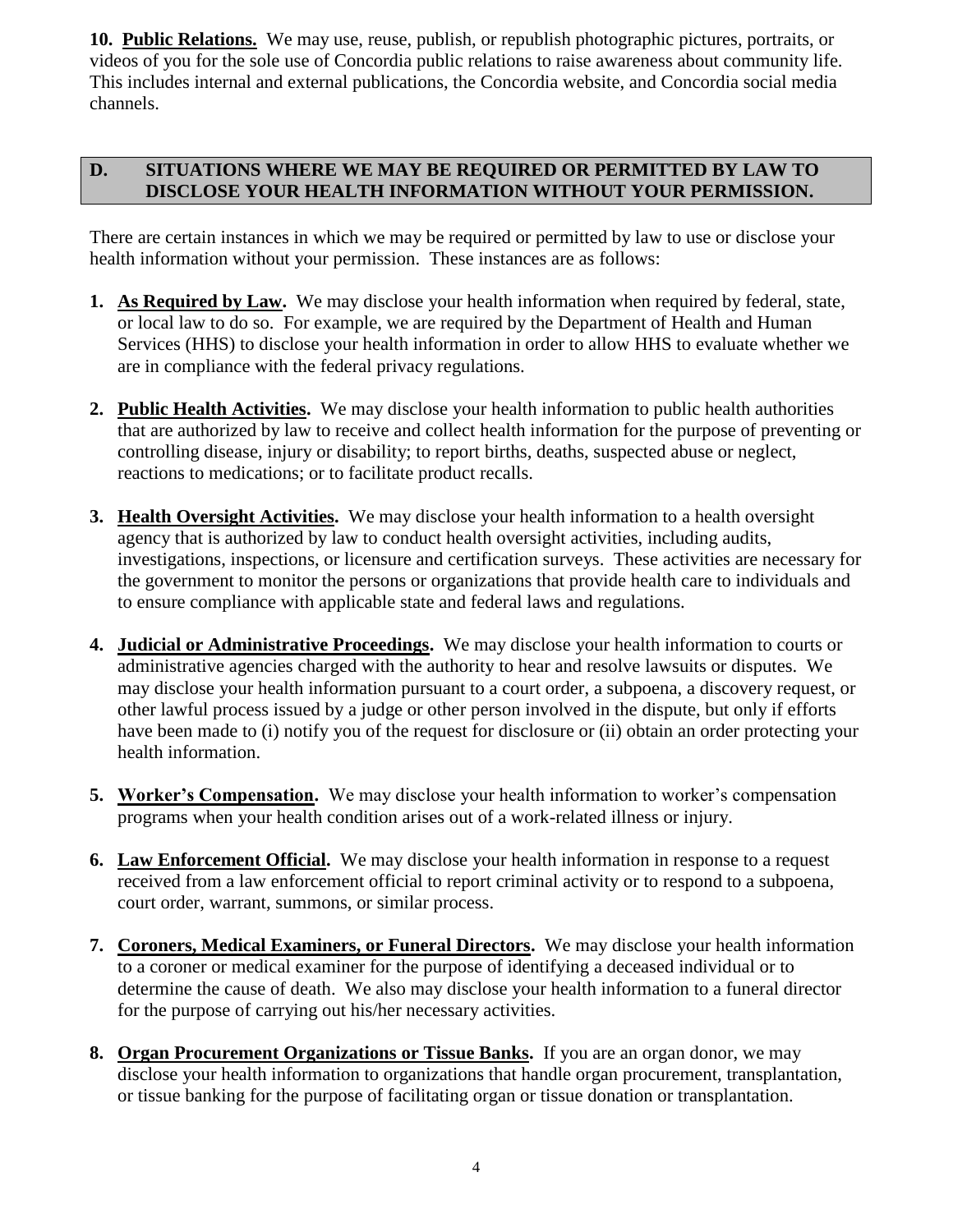- **9. Research.** We may use or disclose your health information for research purposes under certain limited circumstances. Because all research projects are subject to a special approval process, we will not use or disclose your health information for research purposes until the particular research project for which your health information may be used or disclosed has been approved through this special approval process. However, we may use or disclose your health information to individuals preparing to conduct the research project in order to assist them in identifying patients with specific health care needs who may qualify to participate in the research project. Any use or disclosure of your health information that is done for the purpose of identifying qualified participants will be conducted onsite at our facility. In most instances, we will ask for your specific permission to use or disclose your health information if the researcher will have access to your name, address or other identifying information.
- **10. To Avert a Serious Threat to Health or Safety.** We may use or disclose your health information when necessary to prevent a serious threat to the health or safety of you or other individuals.
- **11. Military and Veterans.** If you are a member of the armed forces, we may use or disclose your health information as required by military command authorities.
- **12. National Security and Intelligence Activities.** We may use or disclose your health information to authorized federal officials for purposes of intelligence, counterintelligence, and other national security activities, as authorized by law.
- **13. Inmates.** If you are an inmate of a correctional institution or under the custody of a law enforcement official, we may use or disclose your health information to the correctional institution or to the law enforcement official as may be necessary (i) for the institution to provide you with health care; (ii) to protect the health or safety of you or another person; or (iii) for the safety and security of the correctional institution.

## **E. USES AND DISCLOSURES PURSUANT TO YOUR WRITTEN AUTHORIZATION.**

The following uses and disclosures will be made only with your authorization:

- **1. Uses and Disclosures For Marketing Purposes.**
- **2. Uses and Disclosures That Constitute The Sale of PHI.**
- **3. Most Uses and Disclosures of Psychotherapy Notes.**
- **4. Uses and Disclosures For Specific Paid Advertising.**
- **5. Other Uses and Disclosures Not Described In This Notice.**

You have the right to revoke a written authorization at any time as long as you do so in writing. If you revoke your authorization, we will no longer use or disclose your health information for the purposes identified in the authorization, except to the extent that we have already taken some action in reliance upon your authorization.

### **F. YOUR RIGHTS REGARDING YOUR HEALTH INFORMATION.**

You have the following rights regarding your health information. You may exercise each of these rights, in writing, by providing us with a completed form that you can obtain from the administration office. In some instances, we may charge you for the cost(s) associated with providing you with the requested information. Additional information regarding how to exercise your rights, and the associated costs, can be obtained from the administration office.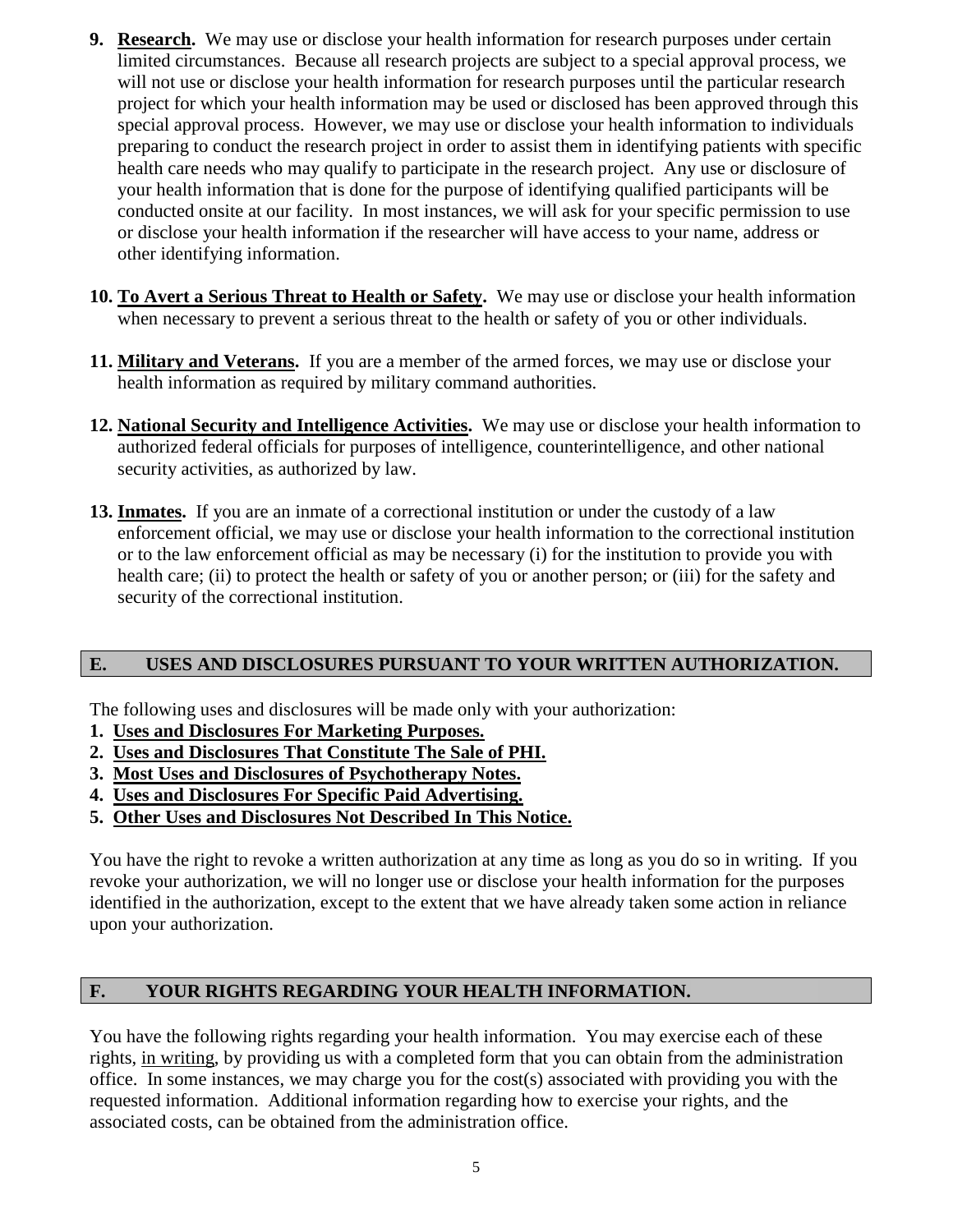- **1. Right to Inspect and Copy.** You have the right to inspect and copy health information that may be used to make decisions about your care. We may deny your request to inspect and copy your health information in certain limited circumstances. If you are denied access to your health information, you may request that the denial be reviewed.
- **2. Right to Amend.** You have the right to request an amendment of your health information that is maintained by or for our facility and is used to make health care decisions about you. We may deny your request if it is not properly submitted or does not include a reason to support your request. We may also deny your request if the information sought to be amended: (a) was not created by us, unless the person or entity that created the information is no longer available to make the amendment; (b) is not part of the information that is kept by or for our facility; (c) is not part of the information which you are permitted to inspect and copy; or (d) is accurate and complete.
- **3. Right to an Accounting of Disclosures.** You have the right to request an accounting of the disclosures of your health information made by us. This accounting will not include disclosures of health information that we made for purposes of treatment, payment or health care operations or pursuant to a written authorization that you have signed.
- **4. Right to Request Restrictions.** You have the right to request a restriction or limitation on the health information we use or disclose about you for treatment, payment, or health care operations. You also have the right to request a limit on the health information we disclose about you to someone, such as a family member or friend, who is involved in your care or in the payment of your care. For example, you could ask that we not use or disclose information regarding a particular treatment that you received. We are not required to agree to your request. If we do agree, that agreement must be in writing and signed by you and us.

We must agree to the request of an individual to restrict disclosure of protected health information about the individual to a health plan if:

a) The disclosure is for the purpose of carrying out payment or health care operations and is not otherwise required by law; and

b) The protected health information pertains solely to a health care item or service for which the individual, or person other than the health plan on behalf of the individual, has paid the covered entity in full.

- **5. Right to Request Confidential Communications.** You have the right to request that we communicate with you about your health care in a certain way or at a certain location. For example, you can ask that we only contact you by mail.
- **6. Right to a Paper Copy of this Notice.** You have the right to receive a paper copy of this Notice. You may ask us to give you a copy of this Notice at any time. Even if you have agreed to receive this Notice electronically, you are still entitled to a paper copy of this Notice.
- **7. Right To Notification In The Event Of A Breach**. A breach is defined as the acquisition, access, use, or disclosure of protected health information in a manner not permitted under (45 CFR 164, Subpart E- Privacy of Individually Identifiable Health Information), which compromises the security or privacy of protected health information.
- **8. Right To Opt Out of Fundraising Communications**. You have the choice to opt out of receiving fundraising communications from the covered entity.